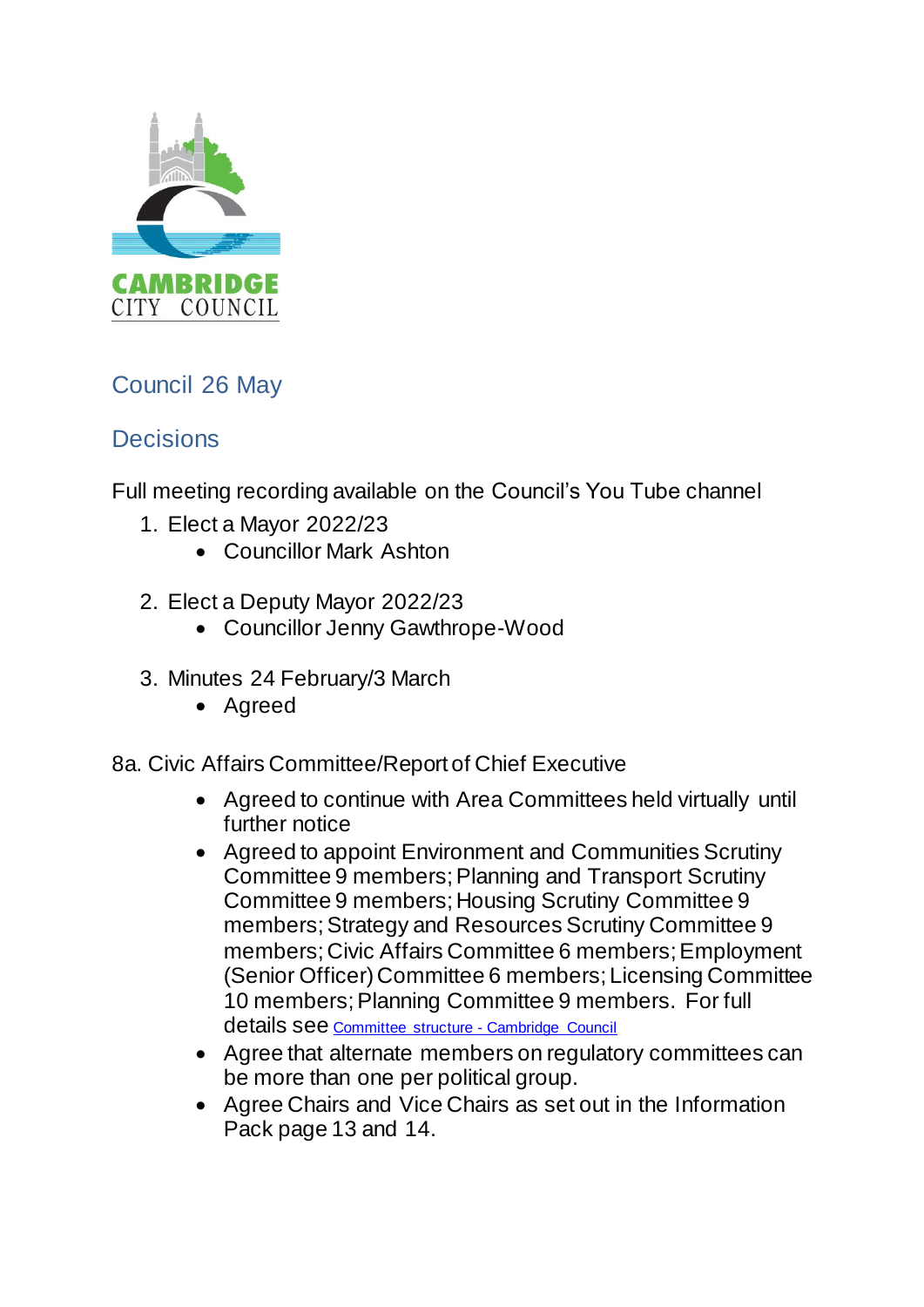## 12 Notices of Motion

12a-Agreed the Motion as amended:

Cambridge City Council declared climate and biodiversity emergencies in 2019, and shared a vision for Cambridge to be Net Zero by 2030. Furthermore, Cambridge City Council has developed a Sustainable Food Policy Statement (in response to an earlier motion by Cllr Oscar Gillespie), and led by Cambridge Sustainable Food, a key partner of the in which Cambridge City Council, is a partner, Cambridge has been awarded Silver status by Sustainable Food Places. This Friday 27 May sees the launch of the campaign to see Cambridge become only the third city to gain and recently announced it is working towards Ggold status after Bristol and Brighton and Hove.

It is increasingly recognised that meat and dairy production is a significant contributor to climate breakdown, with the livestock sector accounting for 14% of global greenhouse gas emissions, as well as being a major contributor to global deforestation. The catastrophic effects of climate breakdown mean climate and risk experts predict a world with systemic cascading risks related to food insecurity including food shortages, societal tensions, hunger and malnutrition, unrest and conflict (according to a Chatham house report from 2021), which furthermore predicts a 50% chance of synchronous crop failure in the decade of the 2040s.

As well as a smaller carbon footprint, eating more plant-based foods also reduces the land footprint of our diets and would improve UK food security and self-sufficiency, thereby making our diets more local. We currently import much more food than we export. Meat and dairy is our second biggest food group trade deficit (£4.2 billion pounds a year); we also have a £1.3 billion pound trade deficit in animal feed. In the UK less than 40% of our cereals are eaten by people and almost 60% are fed to livestock: this is a huge food waste issue. East Anglia is predominantly arable farming and there are many local predominantly plant-based food businesses we could support.

The Government commissioned National Food Strategy (July 2021) recommended meat consumption should be reduced by 30% to help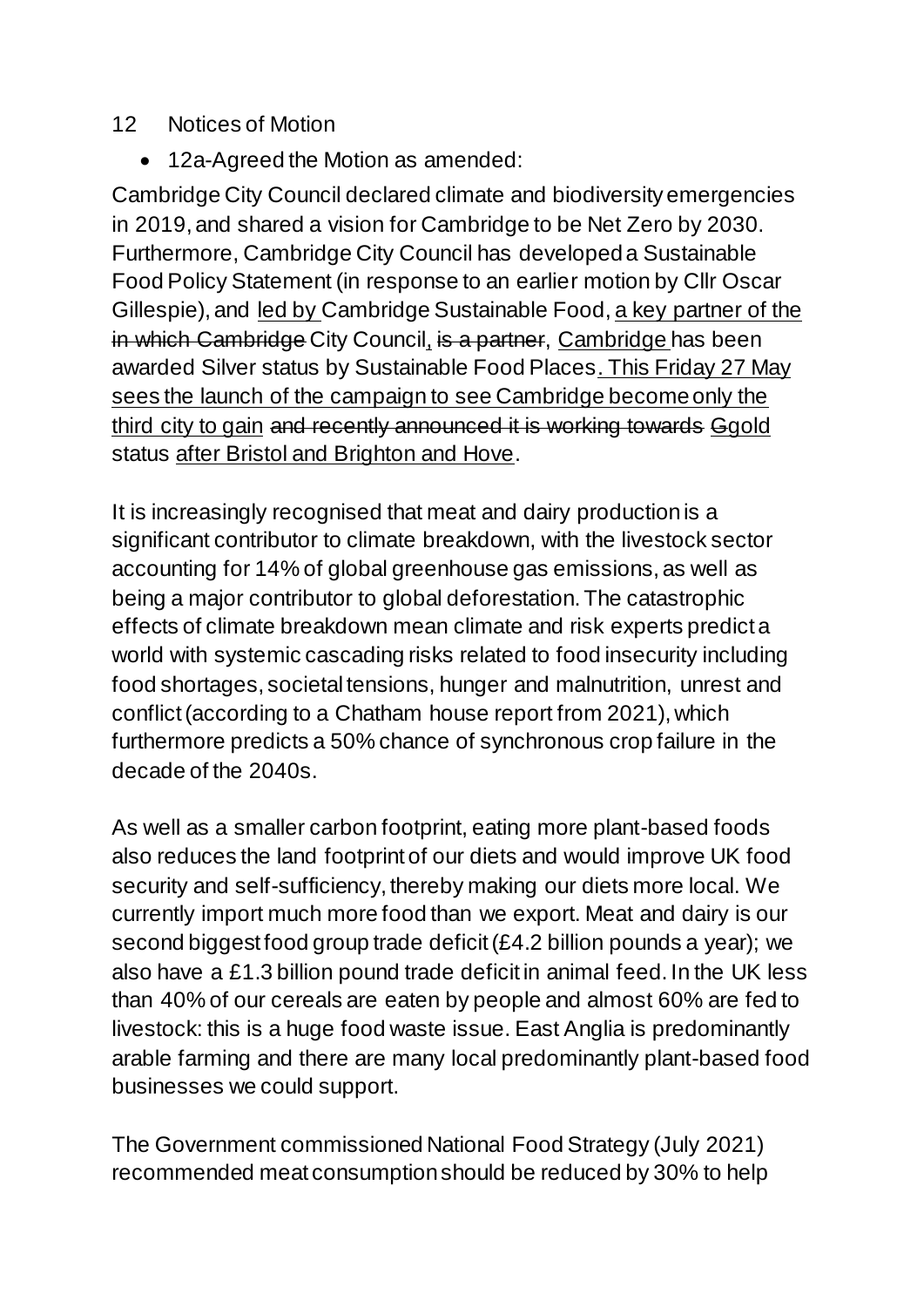food security for future generations, and the Government's independent Climate Change Committee recommended that public bodies should lead the way by promoting plant-based food options. Over 40% of Britons are trying to reduce their meat consumption and 14% already follow a flexitarian diet, but plant-based food options are not consistently available at all events nor food venues. Other countries have taken a stance, for example in Portugal it is a legal requirement for all public catering – including local authority facilities – to provide plant-based food options, and other local authorities such as Oxfordshire County Council have decided to promote plant-based food via serving a fully plant-based menu at Council meetings and events. Locally, the University of Cambridge Catering Service reduced food-related greenhouse gas emissions by a third via replacing beef and lamb with plant-based products.

It is therefore important that Cambridge City Council builds on its achievements to date and leads by example to promote and normalise consumption of plant-based food, recognising that plant-based meals are frequently nutritious and low cost food options. This is in line with its vision for Cambridge City to be net-zero carbon by 2030.

## Council notes:

- The leading role that the council has played since 2018 in helping focus on food sustainability across Cambridge, and the significant work put into developing a more sustainable food system by a number of organisations in the city – including Cambridge Sustainable Food.
- The significant achievement of being awarded silver status as a sustainable food city.
- The continued commitment of the council to working with partners to establish a more just, more sustainable food system for our city.

Council therefore resolves to:

1. Begin to t<sub>ransition</sub> to fully plant-based catering for all future Council meetings where food is served, ensuring that this provided more cheaply or at the same cost as existing provision is cheaper or the same cost.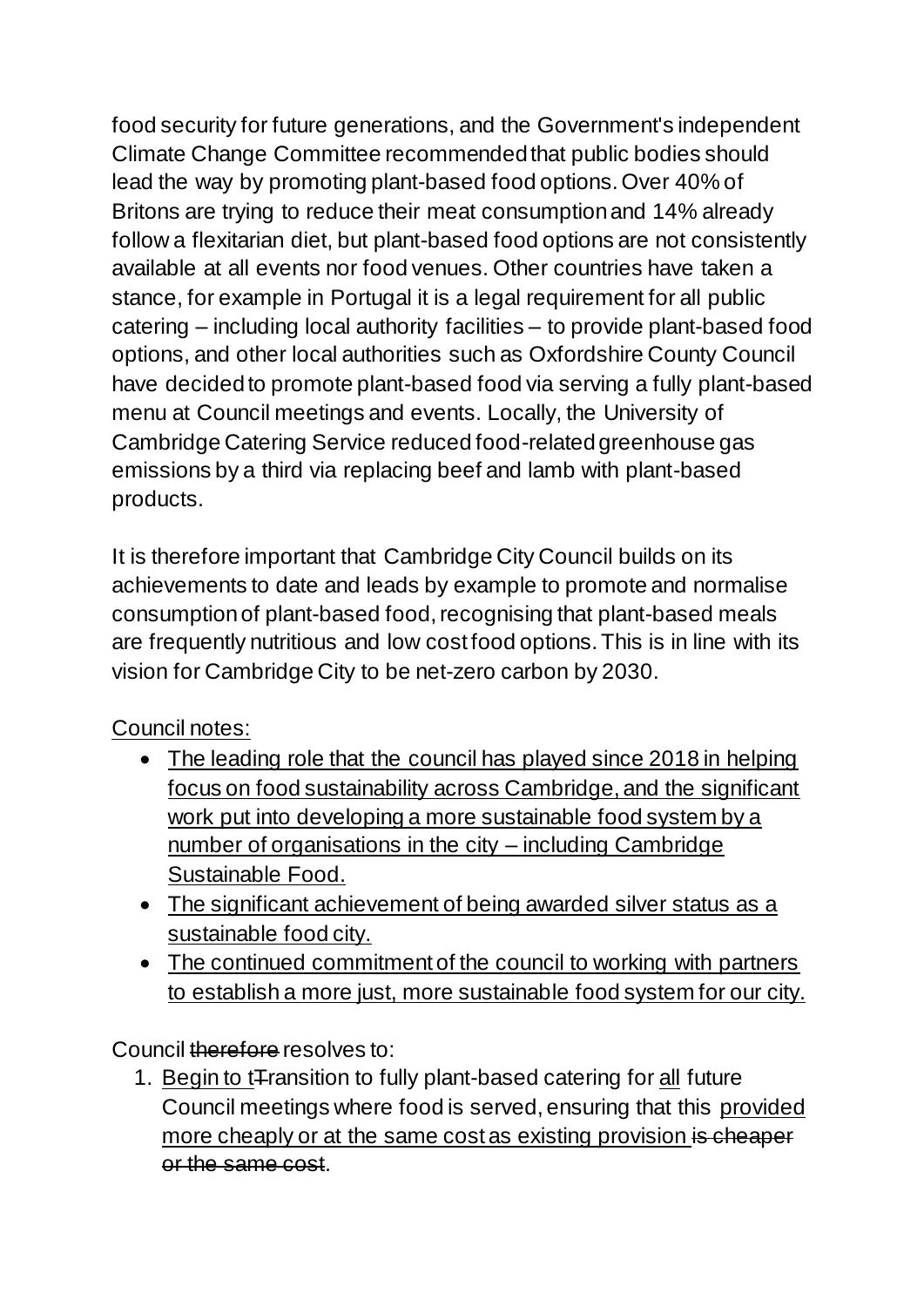- 2. Investigate fully the practicalities of using Cambridge City Council Civic events to promote and showcase plant-based food options, alongside displayed information about the climate benefits and relative cost of different protein/food sources.
- 3. After exploring engaging with a wide variety of catering options (including consideration of social enterprises), bring a costed report of fully plant-based catering options for Civic events to an future Environment and Community Scrutiny Committee within 6 months.
- 4. Ensure that there is a minimum of one are plant-based food options available at all City Council run events which involve catering (ie minimum from at least one caterer), where reasonably possible.
- 5. When events occur on City Council open spaces, and where catering is provided, ensure that plant-based options are available (ie minimum from at least one caterer), secured through the use of terms and conditions of hire (where reasonably possible), a commitment that that plant-based options will be made available (ie: from at least one caterer).
- 6. Secure through a contract specification,when re-tendering for suppliers that plant-based food and drink options will are to be available at kiosks on Ccity Ccouncil run open spaces and Council run cafes (where reasonably possible). Similarly wheren reasonably possible, via future contract specification when retendering for suppliers for cCouncil run cafes, specify that vegetable/legume rich plant-based options are listed prominently on menus, above non plant-based options (e.g. jacket potato and baked beans or tomato pasta would be listed above burger and chips).

Continue to work with Cambridge Sustainable Food to promote sustainable (and affordable) food practices throughout the city including giving full support to the Going for Gold Campaign.

12b-Agreed

- 1 This council continues to stand by its original 2020 declaration that trans rights are human rights.
- 2 It calls upon the government to restore its manifesto promise to introduce a full "conversion therapy" ban at the earliest possible opportunity and instructs the council to write to Elizabeth Truss, Equalities Minister to that effect